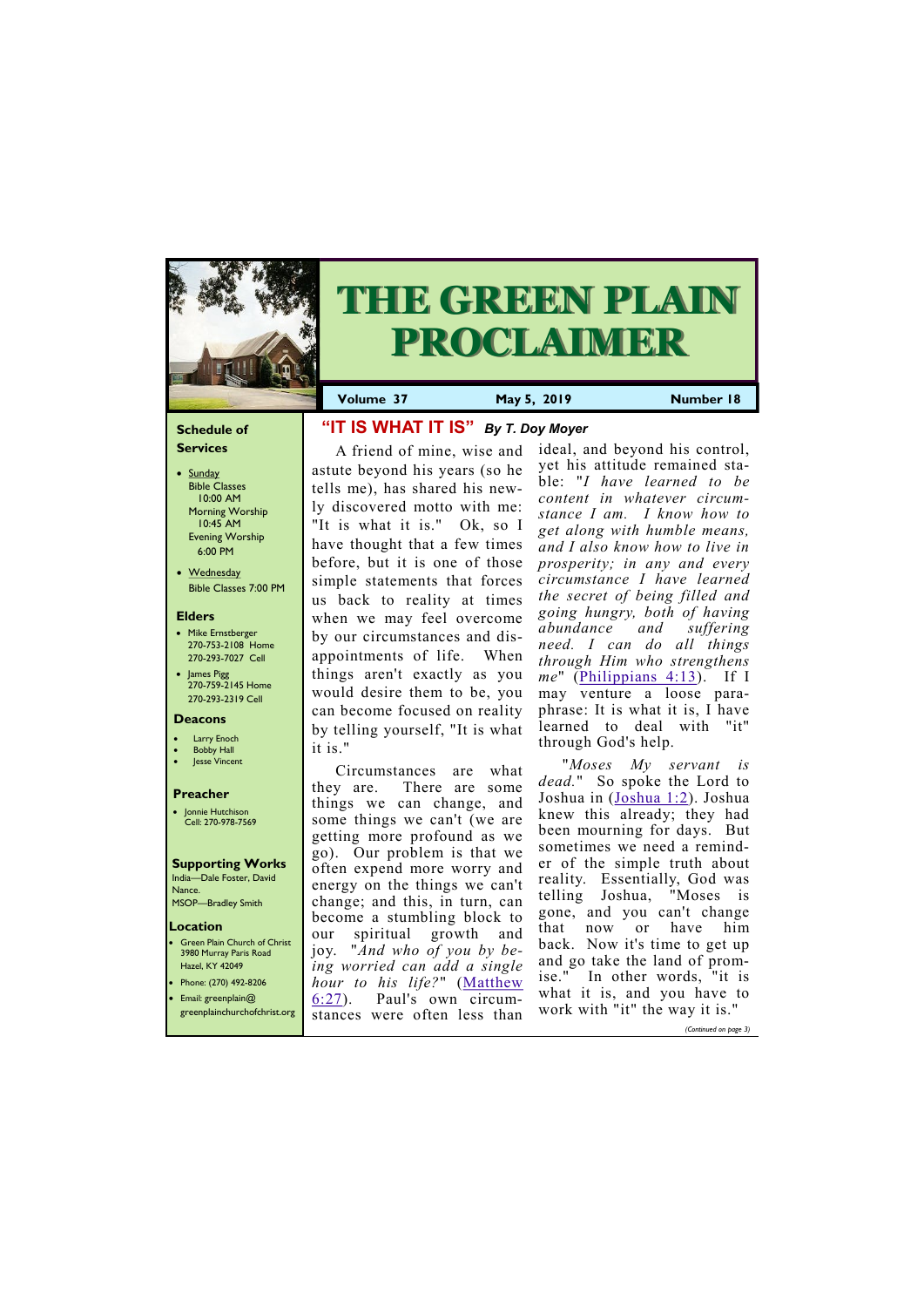### NEWS AND NOTES

- *REMEMBER IN PRAYER: Green Plain members*: Paul Brandon Lori Brandon , Peggy Jarvis, Rex and Margaret Enoch, Will Ed and Faye Travis , Mary Crutchfield, Vickie and Kaitlyn Canter, Joanne Barnes. Frank Towery, Maxine Pool, Nancy Meacham, Hayes and Marjorie Grady, Mary Lowrie, Jim Fielder, Larry Enoch and Jesse and Mary Vincent.
- **Family and Friends:** Betty Pond, Naomi Pigg, Byron White, Meredith Enoch, Kenneth Mizell, Walter Bryars, Ann Workman, Mike and Dollie Kiser, Will and Nancy Winchester, Dean Carroll, Maryanne Stubblefield, Annie Lyons, Kenzie Murdock, Jim Hutson, Amy Lyons, Janice Canter, Maryanne Pedigrew, Dale Foster and Thomas Cooper. If you know of those who need to be added or removed from our prayer list please write down their names and hand it to Jonnie.
- **The School of Biblical Studies** Our second six week session of the School of Biblical Studies continues Monday evening. Jack Philipps and Chris Kemp are doing an excellent job in presenting studies from Colossians and James. . If you are not attendingwe encourage you to do so.
- **Pantry items for <u>May</u>** 5—Toothpaste; 12—Asparagus; 19—Peaches; 26—Vienna Sausages.
- Please remember our **snacks for the hospital program** and place your items in the baskets in the lobby.
- **PASS IT ON!** When you have finished reading this bulletin, why not pass it on to a loved one, friend or neighbor. Use this as a tool to spread the gospel. Or, pick up extra copies to hand or mail to others.
- **See our Facebook page** for announcements, updates and articles. Access to past editions of this bulletin are available on our website at http://greenplainchurchofchrist.org.
- **Mission Work:** Please continue to pray for the preachers this congregation is supporting in India and for Dale Foster, Ronnie Gootan, David Nance and Mike Kiser in their respective works.
- Watch **"A Bible Answer"** each Sunday morning at 8:00 am on WQWQ TV in Paducah, KY. This program is also available on their website at abibleanswertv.org and on GBN and YouTube**.**
- **May 2019 Anniversaries:** Charles & Betty Enoch—16th; **Birthdays:** Paul Brandon—14th; Peyton Smith—19th; Charles Enoch—24th; Ann Thompson—27th; Mary Vincent—29th. Please let us know if we have left anyone out.
- Whose fault will it be if YOU are lost? God has done everything necessary to save YOU from the eternal consequences of sin. Jesus died for YOU. The Holy Spirit revealed God's plan for YOUR salvation. Faithful Christians are pyraing for YOUR salvation. IWhose fault will it be then, if YOU are lost?



**Last Week**: *What parable did Jesus tell which illustrates the varied results in the lives of those who hear the gospel?* **Answer:** The parable of the sower also called the parable of the seed. It is recorded in Matthew 13:1ff; Mark 4:1ff and Luke 8:4ff. Each type of soil represents human hearts or minds. Jesus explained the seed planted is the Word of God. Each mind into which the Word was planted had a different response—three negative and one postivie. A good question for each to consider in reading the

parable of the sower is, which type of soil represents me? What is my response to the Word of God?

**Page 2**

*BIBLE RESEARCH QUESTION*

**This Week: Who preached "the kingdom of God is at hand?"**



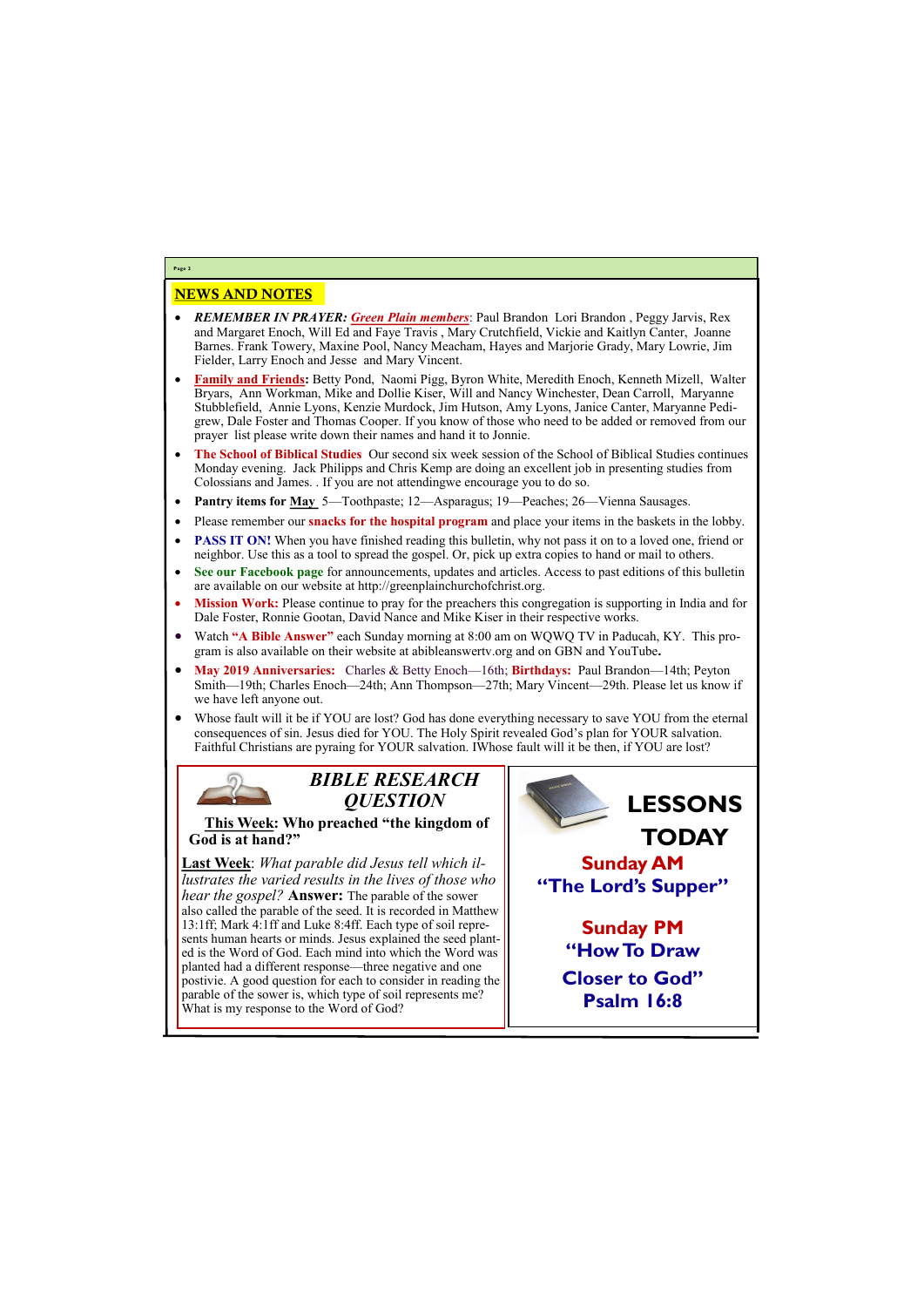**Page 3**

**VI**



The only option is not to accept reality. People do sometimes go through phases of "denial." They do not feel mentally able to accept what "is." It hurts too much perhaps. But if we will ever "arise and cross over this Jordan" in our lives, we must learn to accept the facts and circumstances of life as they are. It takes courage. It takes resolve. But, it must be done.

"*Be anxious for nothing, but in everything by prayer and supplication, with thanksgiving, let your request be made known to God. And the peace of God, which surpasses all comprehension, will guard your hearts and your minds in Christ Jesus*" ([Philippians 4:6,](http://biblia.com/bible/nkjv/Philippians%204.6)  [7\).](http://biblia.com/bible/nkjv/Philippians%204.7) God gives us the tools to be able to deal with all of our circumstances, including the painful ones. He wants us to cast our cares on Him, pray about them, and then let Him grant us peace in our hearts.

The solution to problems is not de-

things that will pass into oblivion, and **PA** nial. We should learn to admit reality, then work with it as it is. When there are matters we can change for the better, let's work to change them. When the circumstances don't meet our concept of ideal, and we can't change them, let's learn to accept them and resolve to move forward with the strength God supplies. In all matters, we must "*seek first the kingdom of God and His righteousness*" ([Matthew 6:](http://biblia.com/bible/nkjv/Matthew%206.%2033)  [33\).](http://biblia.com/bible/nkjv/Matthew%206.%2033) Because, as another one of my favorite "profound" questions reminds us, a hundred years from now, what will "it" matter? We worry about sometimes ignore those matters that have eternal consequences. A hundred years from now, it won't matter that my car has a few scratches on it, or my water heater went out. What will matter is whether or not I have devoted myself to God and His Will. It is what it is.

> —http:// www.lavistachurchofchrist.org/ LVarticles/ItIsWhatItIs.html

*(Continued from page 1)*



Some live their lives on the edge. The closer they can get to danger the more they like it. They enjoy the "adrenalin rush" that comes with getting as close as possible to injury or death without experiencing either. The term "dare-devil" was coined for this type of person.

Sadly, there are those who are "dare-devils" when it comes to sin. Some seem to believe they can actually sin without going over the edge. How many times have we heard someone say, "I know the Bible teaches it is wrong, but I believe God wants me to be happy." Or,

"Surely God will overlook just this one sin." No one can remain on the edge of sin. Instead we

must **"abstain from every form of evil"** (1 Thess.

5:22). If you try to stay on the edge when it comes to sin, you have already gone over! — Jonnie Hutchison